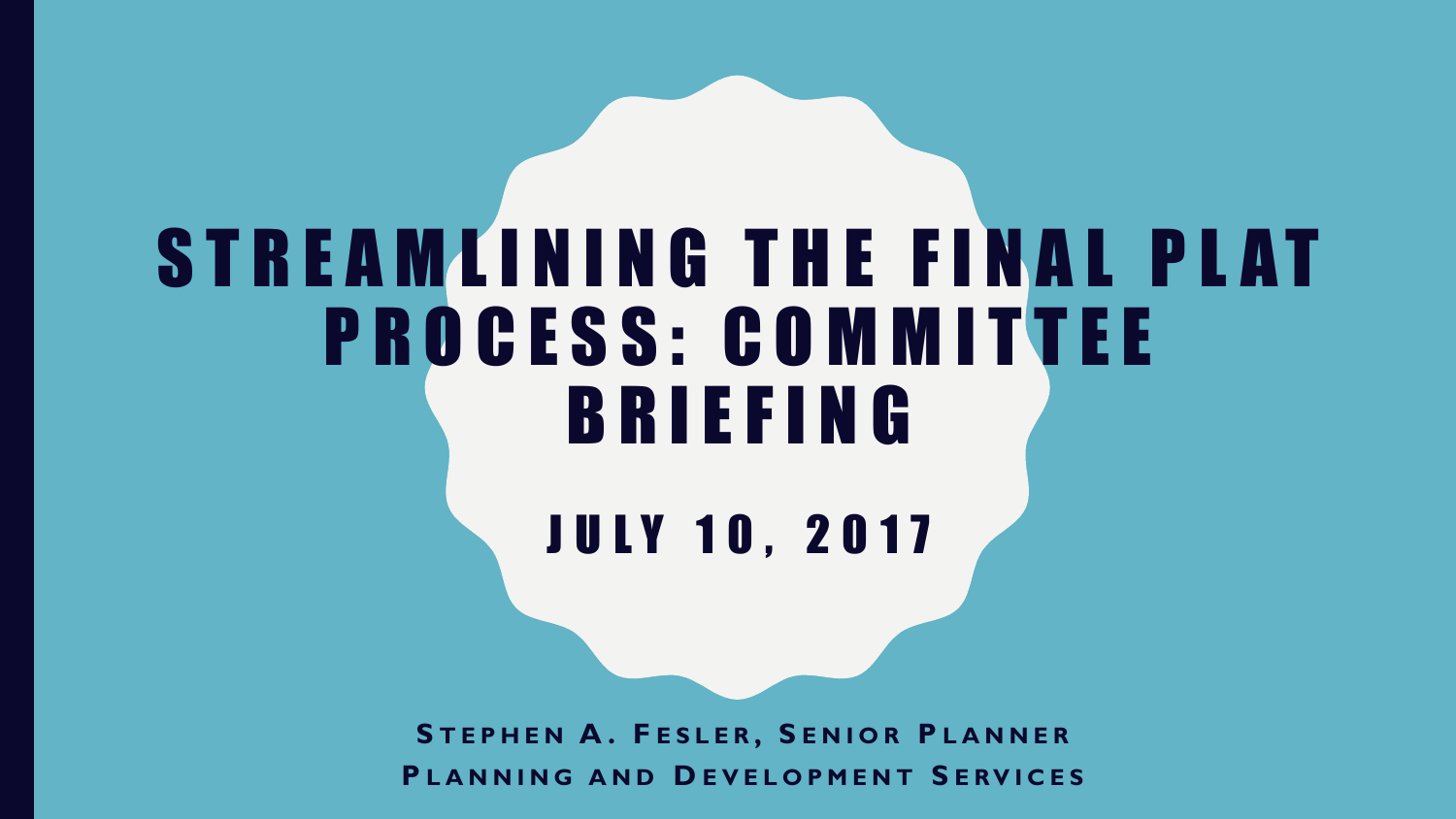## **OVERVIEW**

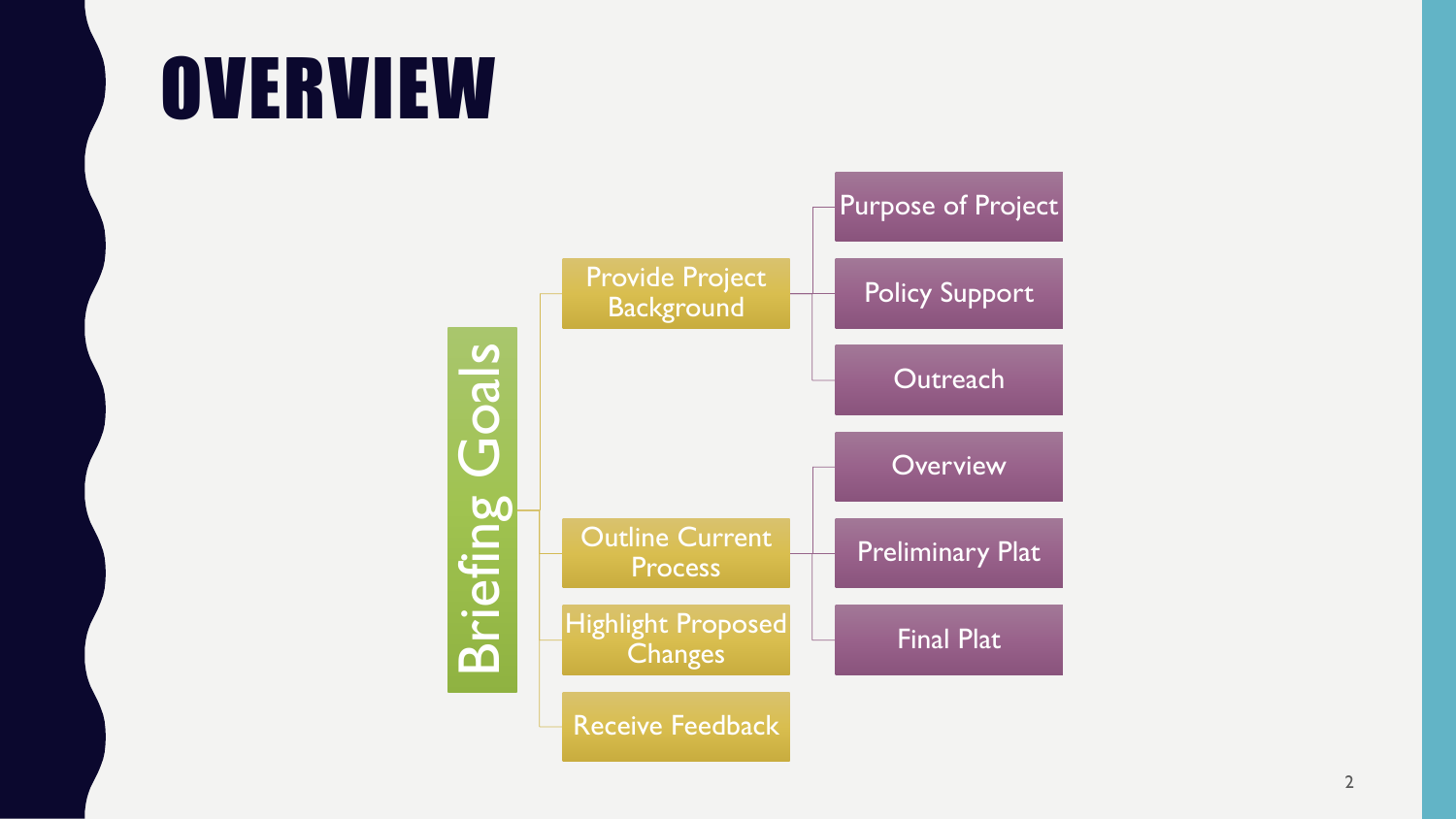# PURPOSE OF PROJECT

#### Streamline the final plat approval process by implementing Senate Bill 5674

Plat constitutes a subdivision with ten or more lots inside UGA, five or more lots outside UGA Senate Bill 5674 allows

#### Speed up housing production

Reduce housing costs Reduce risks/financial costs to homebuilders

#### Retain public involvement in decision-making

Provide notice **Allow public to provide feedback** 

#### Reduce administrative costs and staff resources

Streamline processes Free up staff for other tasks

local legislative bodies to transfer final plat approval authority to "an established planning commission or agency, or to such other administrative personnel…"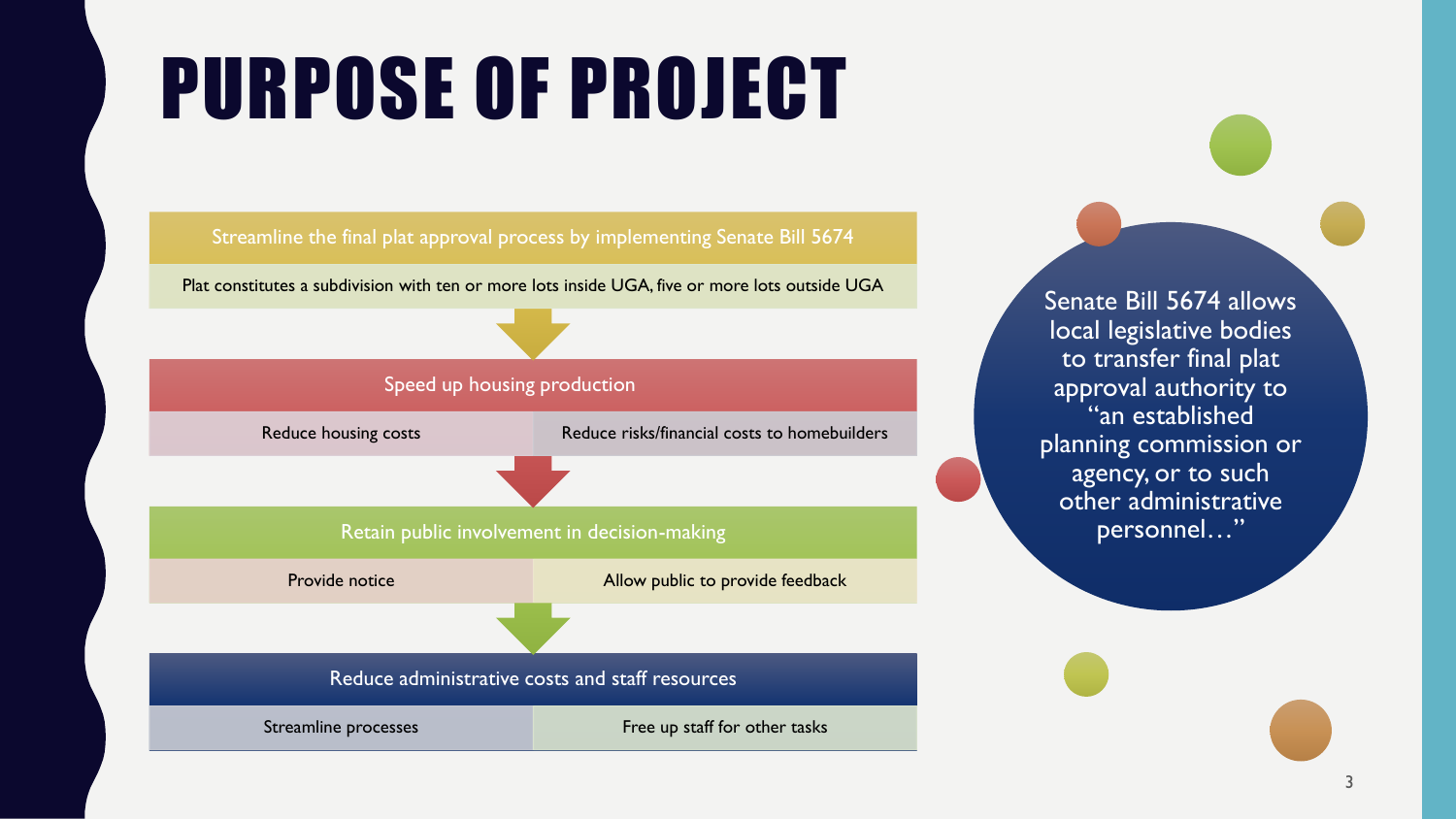# POLICY SUPPORT

**Economic Development Objective 2.A:** "Develop and maintain a regulatory system that is fair, understandable, coordinated and timely."

**Housing Goal 3**: "Land use policies and regulations should contribute as little as possible to the cost of housing."

**Economic Development Policy 2.A.3**: "To ensure timeliness, responsiveness, and increased efficiency, the county shall develop and maintain a program of periodic review of the permitting process to eliminate unnecessary administrative procedures that do not respond to legal requirements for public review and citizen input."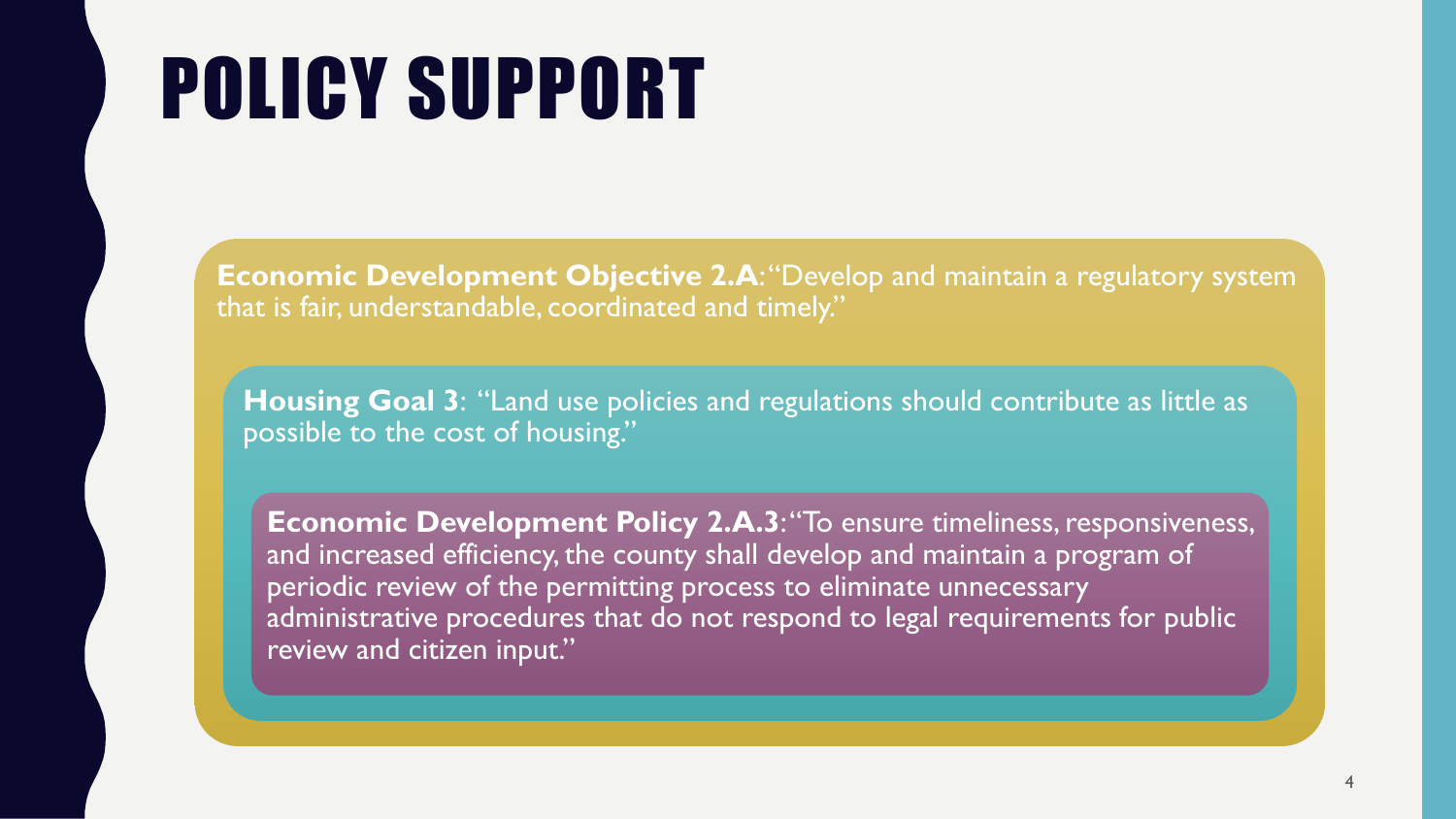# **OUTREACH**

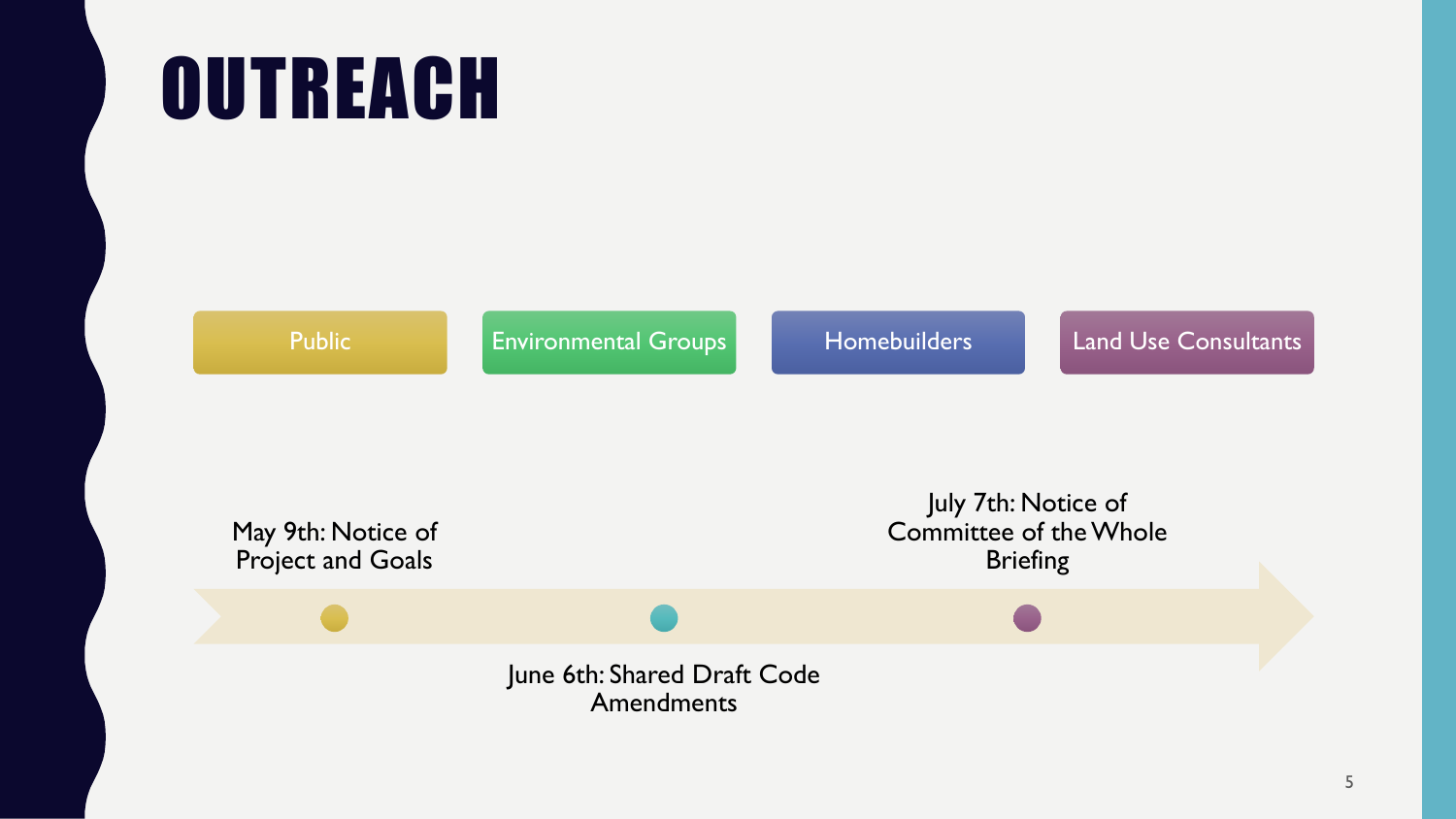## CURRENT PROCESS: OVERVIEW

### Preliminary Plat

• Outline approval and conditioning process for subdivision

### Civil Construction

- Involves on-site and off-site improvements
- Occurs prior to and often during the final plat process

### Final Plat

- Ensures consistency with approval and conditions
- Method to record map with individual lots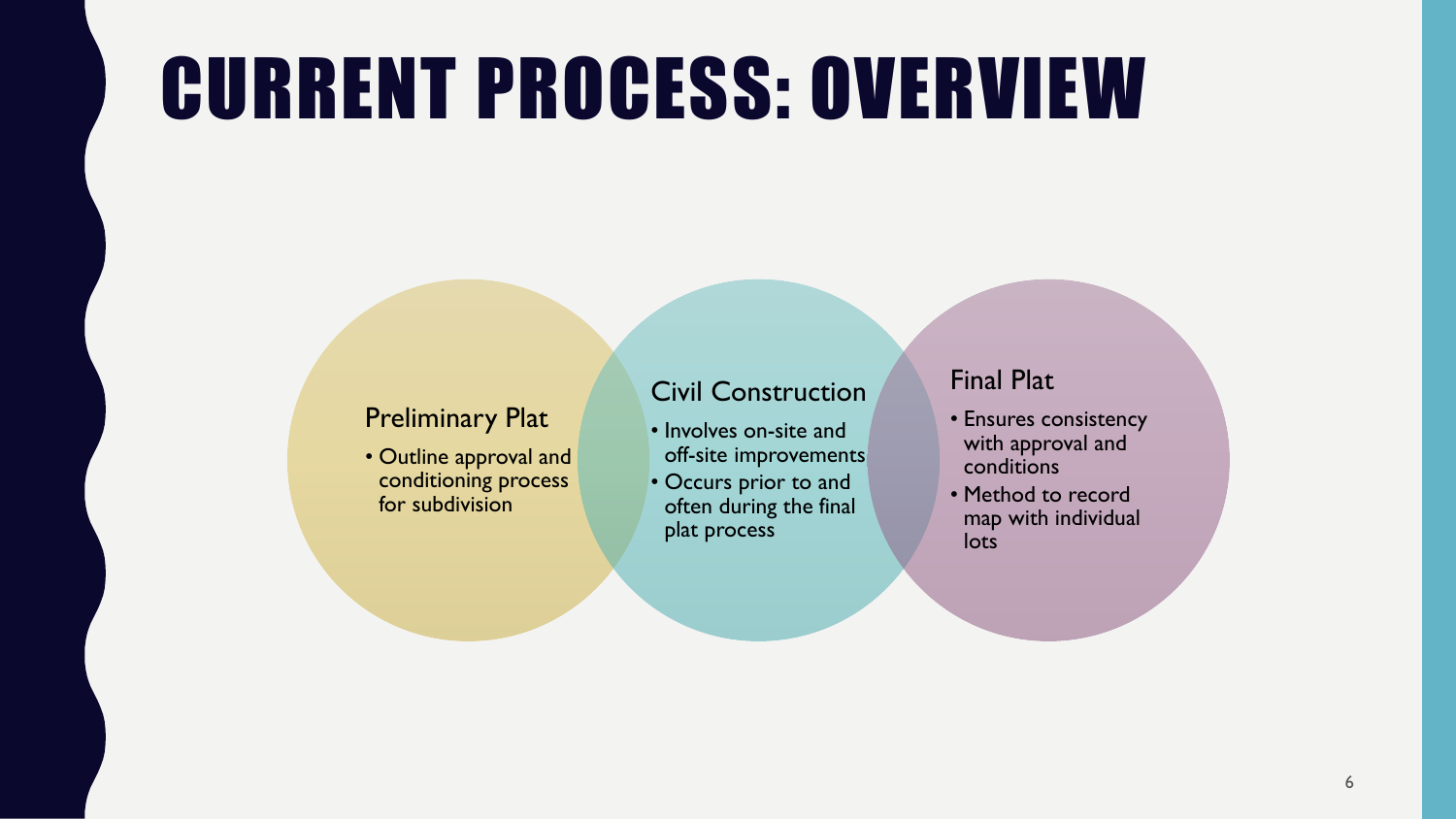## CURRENT PROCESS: PRELIMINARY PLAT



Administrative Determination & Recommendation

- Public notice (21-day comment period)
- Application circulated to review groups and agencies
- Environmental Review conducted
- Additional review cycles conducted as necessary to determine sufficiency of subdivision proposal
- All recommendations from agencies with an interest (e.g., Fire Marshal, Public Works, and Snohomish Health District) are obtained
- SEPA determination is issued
- Recommendation (including plat conditions) are prepared and transmitted to the Hearing Examiner



- Public hearing is scheduled
- PDS sends out combined SEPA/hearing notice
- Hearing Examiner holds a public hearing
- Hearing Examiner makes a decision and issues notice of decision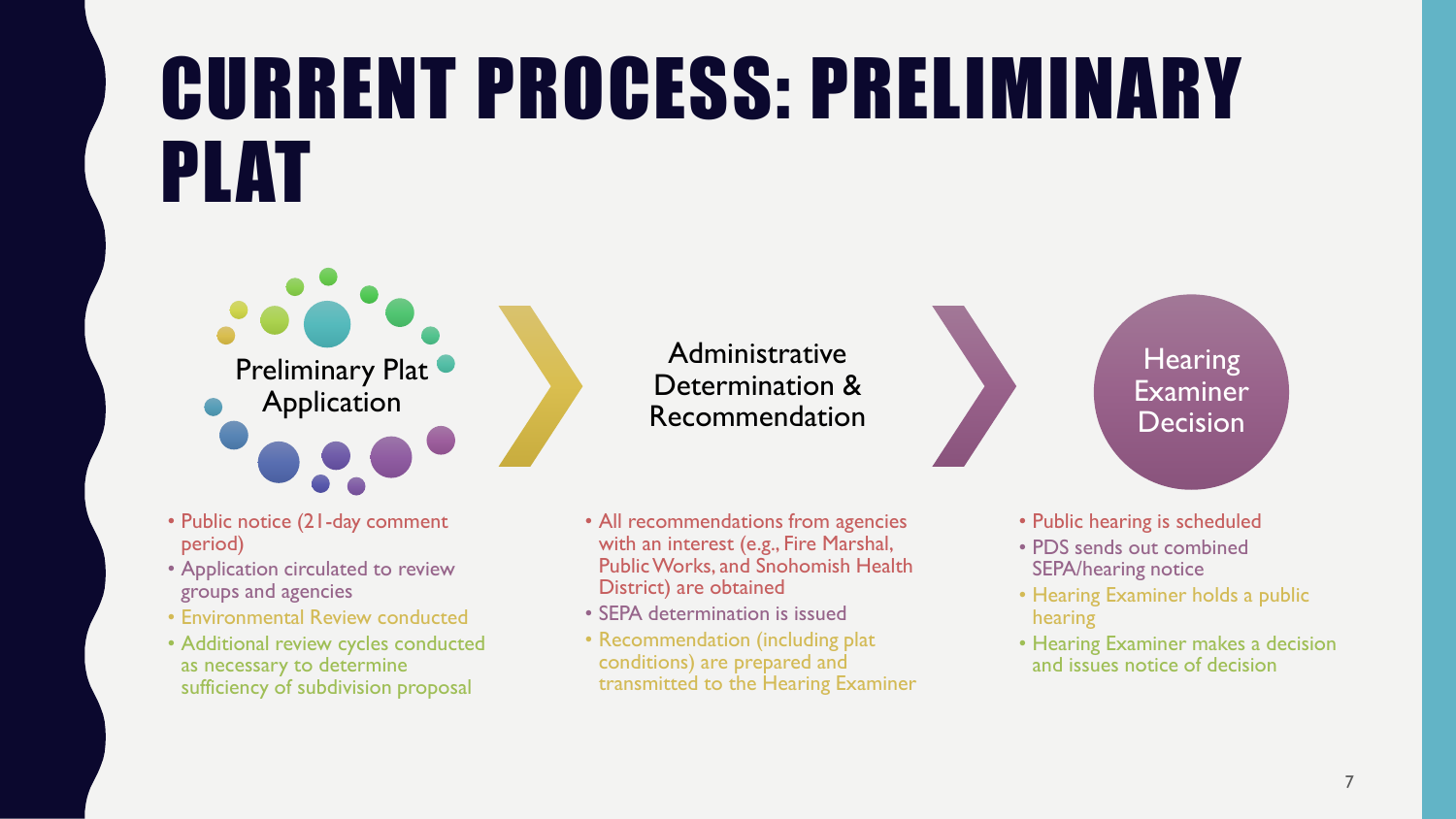# CURRENT PROCESS: FINAL PLAT



- Public notice (15-day comment period)
- Application circulated to review groups and agencies
- Compliance with survey requirements verified
- Consistency with preliminary plat approval verified

Administrative Determination & Recommendation

- All approvals from agencies with an interest (e.g., Fire Marshal, Public Works, and Snohomish Health District) are obtained
- Civil construction and bonding are completed
- Taxes are paid
- Final plat circulated for signatures from Public Works, Treasurer, and PDS



- Recommendation and final plat package transmitted to Executive and County Council
- PDS sends out notice to final plat commenters and issues new notice
- County Council schedules and holds public hearing
- County Council makes a decision and issues notice of decision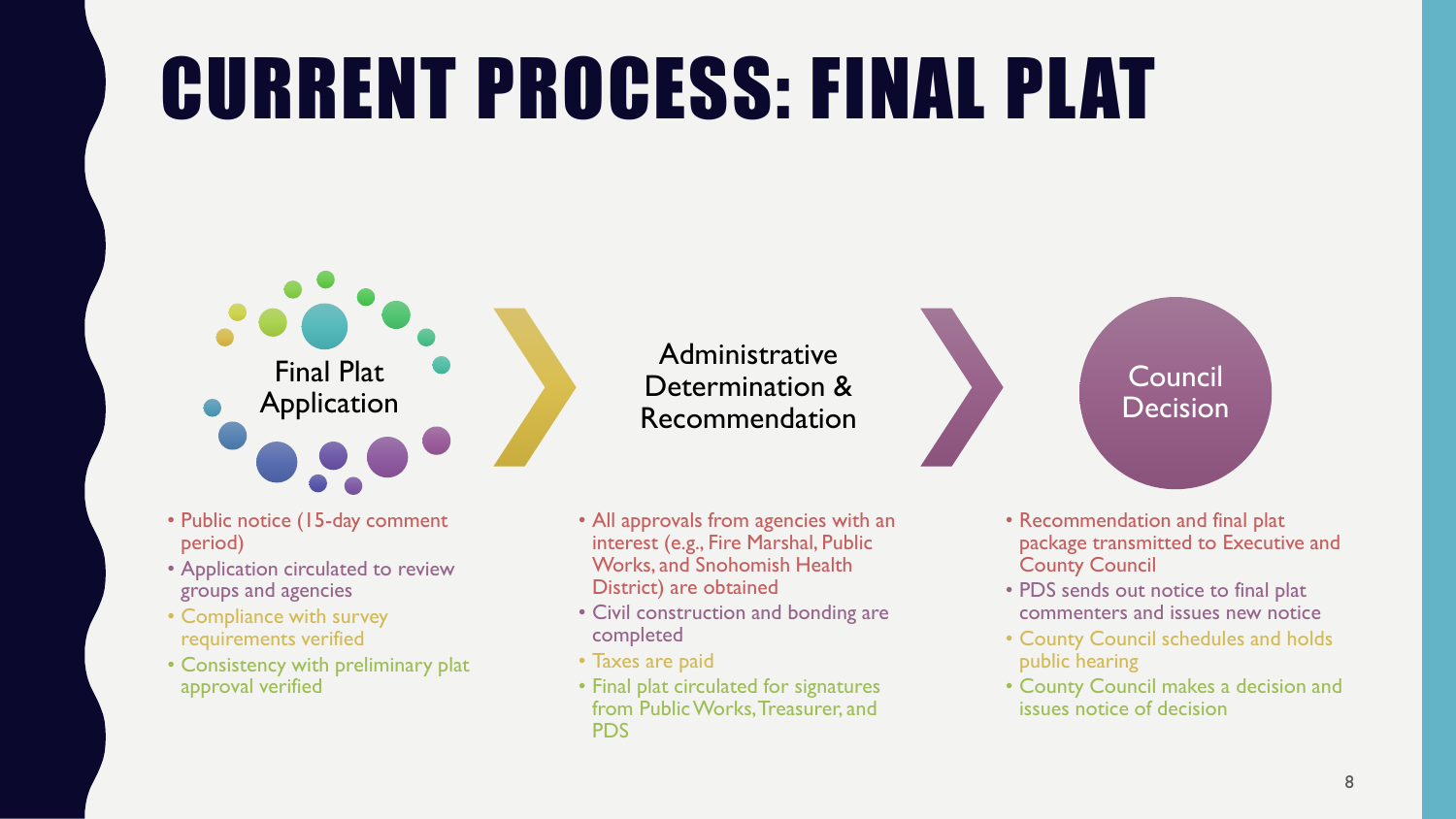# PROPOSED CHANGES



- Streamline the final plat approval process by:
	- Delegating administrative approval of final plat applications to PDS
		- o County Council would no longer hold public hearings for final plat approval
		- o Public hearing and approval notices would be eliminated
		- o Notice of final plat application would continue (15-day public comment period)
	- Delegating administrative approval authority for four-month extensions of preliminary plats to PDS
	- Consolidating required miscellaneous approvals for final plats
	- Making minor housekeeping changes to the final plat approval procedures
- All other final plat procedures would remain that same